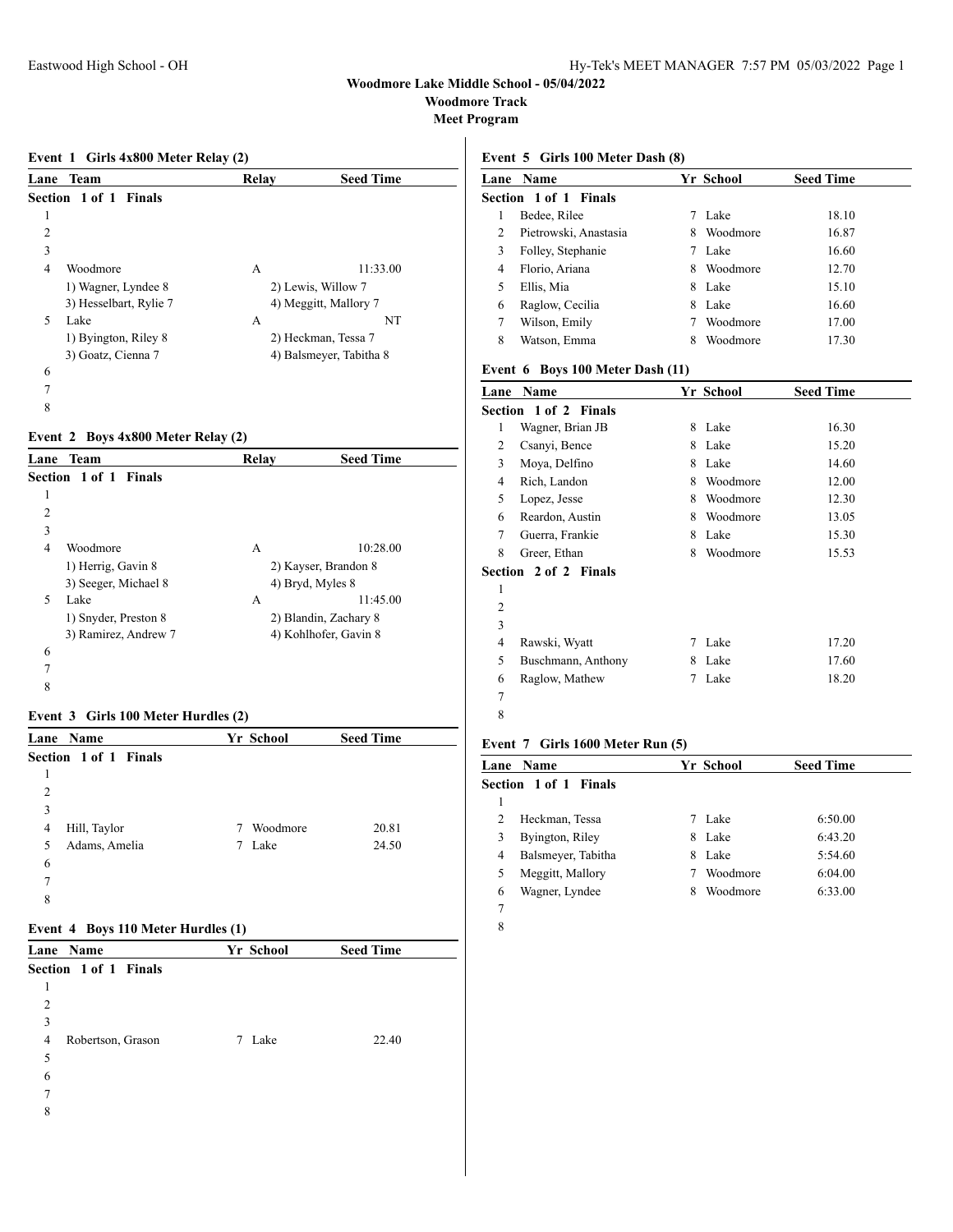**Woodmore Track**

**Meet Program**

#### **Event 8 Boys 1600 Meter Run (6)**

|   | Lane Name             |   | Yr School | <b>Seed Time</b> |  |
|---|-----------------------|---|-----------|------------------|--|
|   | Section 1 of 1 Finals |   |           |                  |  |
| 1 |                       |   |           |                  |  |
| 2 | Ramirez, Andrew       |   | Lake      | 6:19.90          |  |
| 3 | Sager, David          |   | Lake      | 6:17.00          |  |
| 4 | Snyder, Preston       | 8 | Lake      | 5:47.20          |  |
| 5 | Kayser, Brandon       | 8 | Woodmore  | 6:03.00          |  |
| 6 | Reardon, Braden       |   | Woodmore  | 6:08.00          |  |
|   | Youngless, Jacob      | 8 | Woodmore  | 7:03.00          |  |
| 8 |                       |   |           |                  |  |

## **Event 9 Girls 4x100 Meter Relay (2)**

| Lane | Team                  | Relay | <b>Seed Time</b>     |
|------|-----------------------|-------|----------------------|
|      | Section 1 of 1 Finals |       |                      |
| 1    |                       |       |                      |
| 2    |                       |       |                      |
| 3    |                       |       |                      |
| 4    | Woodmore              | A     | 55.16                |
|      | 1) Travis, Keira 8    |       | 2) Hahn, Emma 7      |
|      | 3) Strong, Camille 8  |       | 4) Florio, Ariana 8  |
| 5    | Lake                  | A     | 59.60                |
|      | 1) Garcia, Penelope 8 |       | 2) Wilson, Mckenna 8 |
|      | 3) Waxler, Kyleigh 7  |       | 4) West, Isabella 7  |
| 6    |                       |       |                      |
| 7    |                       |       |                      |
| 8    |                       |       |                      |

### **Event 10 Boys 4x100 Meter Relay (2)**

| Lane                     | Team                  | Relay | <b>Seed Time</b>      |
|--------------------------|-----------------------|-------|-----------------------|
|                          | Section 1 of 1 Finals |       |                       |
| 1                        |                       |       |                       |
| 2                        |                       |       |                       |
| 3                        |                       |       |                       |
| 4                        | Woodmore              | А     | 51.25                 |
|                          | 1) Allgier, Bradley 8 |       | 2) Smith, Adyn 8      |
|                          | 3) Giles, Dominic 8   |       | 4) Rich, Landon 8     |
| $\overline{\phantom{0}}$ | Lake                  | А     | 1:10.10               |
|                          | 1) Heckman, Cooper 8  |       | 2) Gimenez, Brad 8    |
|                          | 3) Raglow, Mathew 7   |       | 4) Wagner, Brian JB 8 |
| 6                        |                       |       |                       |
| $\overline{7}$           |                       |       |                       |
| 8                        |                       |       |                       |
|                          |                       |       |                       |

### **Event 11 Girls 400 Meter Dash (5)**

|   | Lane Name             |   | Yr School | <b>Seed Time</b> |
|---|-----------------------|---|-----------|------------------|
|   | Section 1 of 1 Finals |   |           |                  |
|   |                       |   |           |                  |
| 2 | Bedee, Rilee          |   | Lake      | 1:40.20          |
| 3 | Maya, Ayala           |   | Lake      | 1:37.00          |
| 4 | Hesselbart, Rylie     |   | Woodmore  | 1:17.00          |
| 5 | Goatz, Cienna         |   | Lake      | 1:17.10          |
| 6 | Cairns, Brooklyn      | 8 | Woodmore  | 1:25.00          |
| 7 |                       |   |           |                  |
| 8 |                       |   |           |                  |

## **Event 12 Boys 400 Meter Dash (5)**

|   | <b>Lane Name</b>      |   | Yr School | <b>Seed Time</b> |  |
|---|-----------------------|---|-----------|------------------|--|
|   | Section 1 of 1 Finals |   |           |                  |  |
|   |                       |   |           |                  |  |
| 2 | Youngless, Jacob      | 8 | Woodmore  | 1:38.00          |  |
| 3 | Reardon, Braden       |   | Woodmore  | 1:17.00          |  |
| 4 | Allgier, Bradley      | 8 | Woodmore  | 59.20            |  |
|   | Kohlhofer, Gavin      | 8 | Lake      | 59.60            |  |
| 6 | Blandin, Zachary      | 8 | Lake      | 1:04.00          |  |
| 7 |                       |   |           |                  |  |
| 8 |                       |   |           |                  |  |

### **Event 13 Girls 4x200 Meter Relay (2)**

| Lane | Team                  | Relay | <b>Seed Time</b>      |  |
|------|-----------------------|-------|-----------------------|--|
|      | Section 1 of 1 Finals |       |                       |  |
| 1    |                       |       |                       |  |
| 2    |                       |       |                       |  |
| 3    |                       |       |                       |  |
| 4    | Woodmore              | А     | 1:56.46               |  |
|      | 1) Strong, Camille 8  |       | 2) Hahn, Emma 7       |  |
|      | 3) Travis, Keira 8    |       | 4) Florio, Ariana 8   |  |
| 5    | Lake                  | А     | 2:06.60               |  |
|      | 1) Wilson, Mckenna 8  |       | 2) West, Isabella 7   |  |
|      | 3) Waxler, Kyleigh 7  |       | 4) Garcia, Penelope 8 |  |
| 6    |                       |       |                       |  |
| 7    |                       |       |                       |  |
| 8    |                       |       |                       |  |

### **Event 14 Boys 4x200 Meter Relay (2)**

| Lane | <b>Team</b>           | Relay | <b>Seed Time</b>     |
|------|-----------------------|-------|----------------------|
|      | Section 1 of 1 Finals |       |                      |
| 1    |                       |       |                      |
| 2    |                       |       |                      |
| 3    |                       |       |                      |
| 4    | Woodmore              | A     | 1:45.00              |
|      | 1) Lopez, Jesse 8     |       | 2) Rich, Landon 8    |
|      | 3) Bryd, Myles 8      |       | 4) Seeger, Michael 8 |
| 5    | Lake                  | А     | 1:59.10              |
|      | 1) Moya, Delfino 8    |       | 2) Solomon, Andrew 8 |
|      | 3) Guerra, Frankie 8  |       | 4) Kramer, Jon 7     |
| 6    |                       |       |                      |
| 7    |                       |       |                      |
| 8    |                       |       |                      |

#### **Event 15 Girls 200 Meter Hurdles (3)**

| <b>Lane Name</b>             |   |          | <b>Seed Time</b> |  |
|------------------------------|---|----------|------------------|--|
| <b>Section 1 of 1 Finals</b> |   |          |                  |  |
|                              |   |          |                  |  |
|                              |   |          |                  |  |
|                              |   |          |                  |  |
| Strong, Camille              | 8 | Woodmore | 33.65            |  |
| Hill, Taylor                 | 7 | Woodmore | 36.48            |  |
| Adams, Amelia                | 7 | Lake     | 43.50            |  |
|                              |   |          |                  |  |
|                              |   |          |                  |  |
|                              |   |          | Yr School        |  |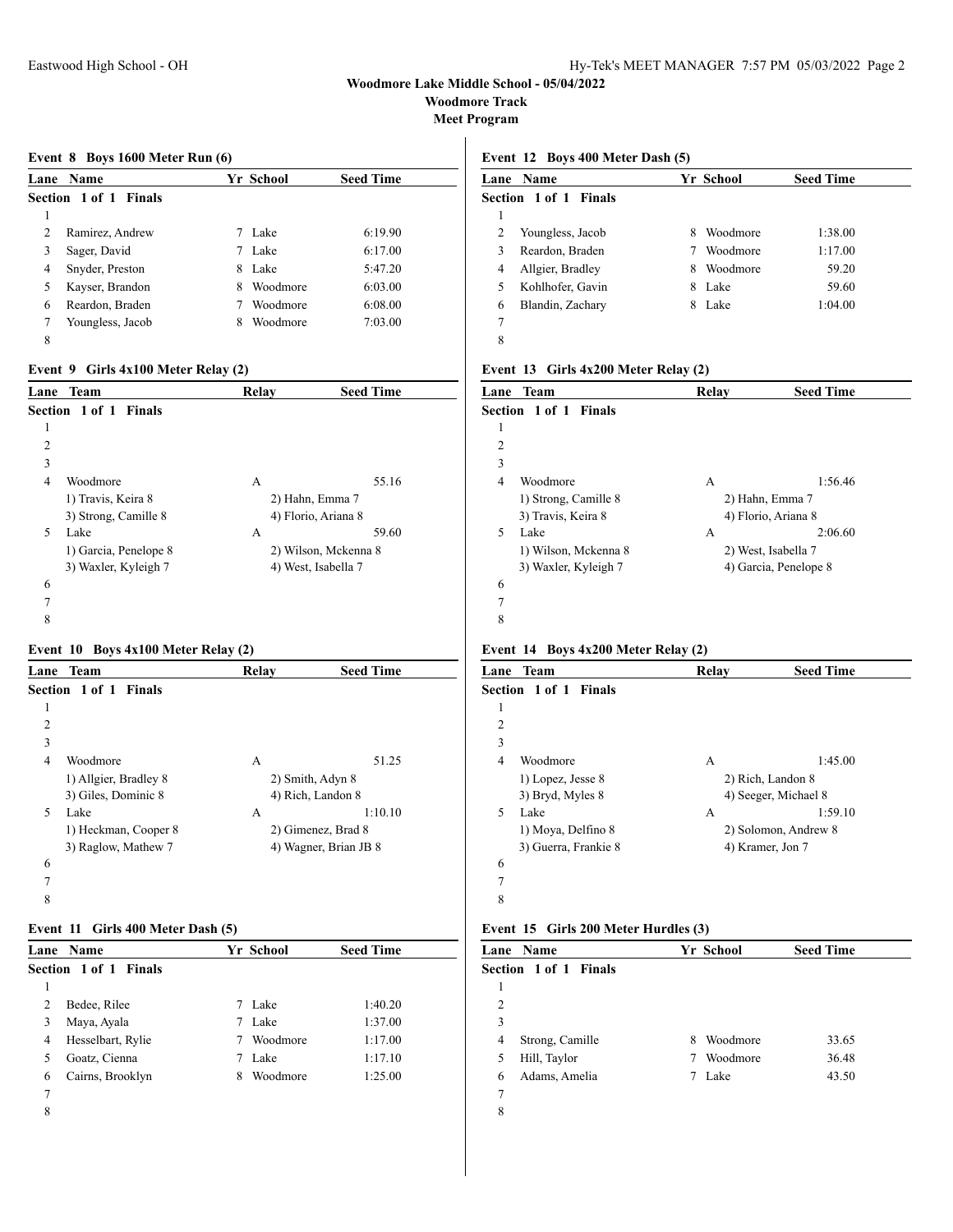**Woodmore Track**

**Meet Program**

## **Event 16 Boys 200 Meter Hurdles (4)**

|   | <b>Lane Name</b>      |   | Yr School | <b>Seed Time</b> |
|---|-----------------------|---|-----------|------------------|
|   | Section 1 of 1 Finals |   |           |                  |
|   |                       |   |           |                  |
| 2 |                       |   |           |                  |
| 3 | Robertson, Grason     |   | Lake      | 39.10            |
| 4 | Cordy, Aiden          | 8 | Woodmore  | 30.66            |
| 5 | Giles, Dominic        | 8 | Woodmore  | 33.31            |
| 6 | Maynard, Ryan         | 8 | Woodmore  | 36.70            |
| 7 |                       |   |           |                  |
| 8 |                       |   |           |                  |

## **Event 17 Girls 800 Meter Run (5)**

|   | <b>Lane Name</b>      |   | Yr School | <b>Seed Time</b> |
|---|-----------------------|---|-----------|------------------|
|   | Section 1 of 1 Finals |   |           |                  |
|   |                       |   |           |                  |
| 2 | Heckman, Tessa        |   | Lake      | 3:20.00          |
| 3 | Goatz, Cienna         | 7 | Lake      | 3:12.00          |
| 4 | Lewis, Willow         | 7 | Woodmore  | 2:44.00          |
| 5 | Meggitt, Mallory      |   | Woodmore  | 2:47.00          |
| 6 | Wagner, Lyndee        | 8 | Woodmore  | 2:53.00          |
| 7 |                       |   |           |                  |
| 8 |                       |   |           |                  |

## **Event 18 Boys 800 Meter Run (7)**

|   | <b>Lane Name</b>      |   | Yr School | <b>Seed Time</b> |
|---|-----------------------|---|-----------|------------------|
|   | Section 1 of 1 Finals |   |           |                  |
| 1 |                       |   |           |                  |
|   | Ramirez, Andrew       |   | Lake      | 2:47.10          |
| 3 | Sager, David          | 7 | Lake      | 2:45.40          |
| 4 | Snyder, Preston       | 8 | Lake      | 2:35.10          |
| 5 | Herrig, Gavin         | 8 | Woodmore  | 2:41.00          |
| 6 | Kayser, Brandon       | 8 | Woodmore  | 2:41.50          |
|   | Reardon, Braden       |   | Woodmore  | 3:03.00          |
| 8 | Youngless, Jacob      | 8 | Woodmore  | 3:18.00          |

## **Event 19 Girls 200 Meter Dash (5)**

|   | <b>Lane</b> Name             |   | Yr School | <b>Seed Time</b> |
|---|------------------------------|---|-----------|------------------|
|   | <b>Section 1 of 1 Finals</b> |   |           |                  |
|   |                              |   |           |                  |
|   | Watson, Emma                 | 8 | Woodmore  | 37.00            |
| 3 | Raglow, Cecilia              | 8 | Lake      | 34.80            |
| 4 | Ellis, Mia                   | 8 | Lake      | 30.50            |
|   | Maya, Ayala                  |   | Lake      | 31.90            |
| 6 | Hosey, Iris                  | 8 | Lake      | 32.90            |
|   |                              |   |           |                  |

## **Event 20 Boys 200 Meter Dash (8)**

|   | <b>Lane Name</b>      |   | Yr School | <b>Seed Time</b> |
|---|-----------------------|---|-----------|------------------|
|   | Section 1 of 1 Finals |   |           |                  |
| 1 | Rawski, Wyatt         |   | Lake      | 38.40            |
| 2 | Moya, Delfino         | 8 | Lake      | 29.90            |
| 3 | Blandin, Zachary      | 8 | Lake      | 29.50            |
| 4 | Seeger, Michael       | 8 | Woodmore  | 25.60            |
|   | Bryd, Myles           | 8 | Woodmore  | 26.15            |
| 6 | Kramer, Jon           | 7 | Lake      | 29.30            |
|   | Guerra, Frankie       | 8 | Lake      | 31.20            |
| 8 | Greer, Ethan          | 8 | Woodmore  | 34.19            |

## **Event 21 Girls 4x400 Meter Relay (2)**

| Lane | <b>Team</b>                  | Relay | <b>Seed Time</b>        |
|------|------------------------------|-------|-------------------------|
|      | <b>Section 1 of 1 Finals</b> |       |                         |
| 1    |                              |       |                         |
| 2    |                              |       |                         |
| 3    |                              |       |                         |
| 4    | Lake                         | А     | 4:49.40                 |
|      | 1) Byington, Riley 8         |       | 2) Balsmeyer, Tabitha 8 |
|      | 3) Wilson, Mckenna 8         |       | 4) Garcia, Penelope 8   |
| 5    | Woodmore                     | А     | 4:50.00                 |
|      | 1) Hesselbart, Rylie 7       |       | 2) Hahn, Emma 7         |
|      | 3) Lewis, Willow 7           |       | 4) Travis, Keira 8      |
| 6    |                              |       |                         |
| 7    |                              |       |                         |
| 8    |                              |       |                         |

### **Event 22 Boys 4x400 Meter Relay (2)**

|   | Lane Team                    | Relav | <b>Seed Time</b>      |
|---|------------------------------|-------|-----------------------|
|   | <b>Section 1 of 1 Finals</b> |       |                       |
| 1 |                              |       |                       |
| 2 |                              |       |                       |
| 3 |                              |       |                       |
| 4 | Woodmore                     | А     | 4:07.00               |
|   | 1) Lopez, Jesse 8            |       | 2) Cordy, Aiden 8     |
|   | 3) Giles, Dominic 8          |       | 4) Allgier, Bradley 8 |
| 5 | Lake                         | А     | 5:25.00               |
|   | 1) Wagner, Brian JB 8        |       | 2) Solomon, Andrew 8  |
|   | 3) Robertson, Grason 7       |       | 4) Heckman, Cooper 8  |
| 6 |                              |       |                       |

- 
-